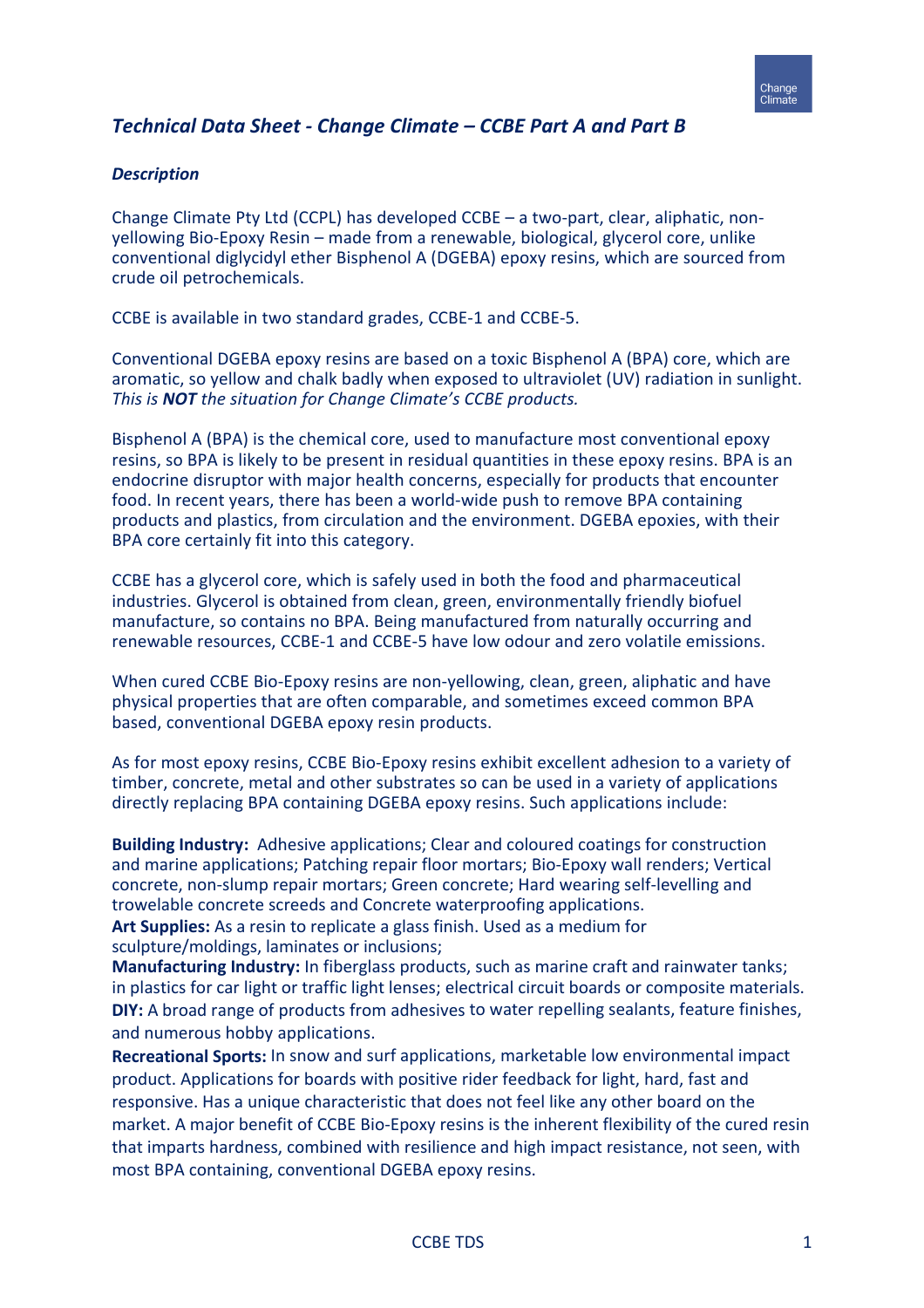

# **Features Benefits**

BPA free Low odour UV stable Low viscosity Renewable sourced ingredients Smooth, glossy or matt (with additives) Self-levelling and seamless overcoat Hard cure Additives Manufacturing Bulk cost Applications

# Safe

Confined space use and earlier site re-entry UV stability and yellowing resistance Pourable/spreadable liquid Green building material High surface finish, easy to clean Easy to use Corrosion and abrasion resistant Colour and texture Bulk manufacturing and fill available Comparable to existing epoxy resins Coating, adhesive and moulding





*Figure 1 Clear coat floor sealant – 2 X coat roller application*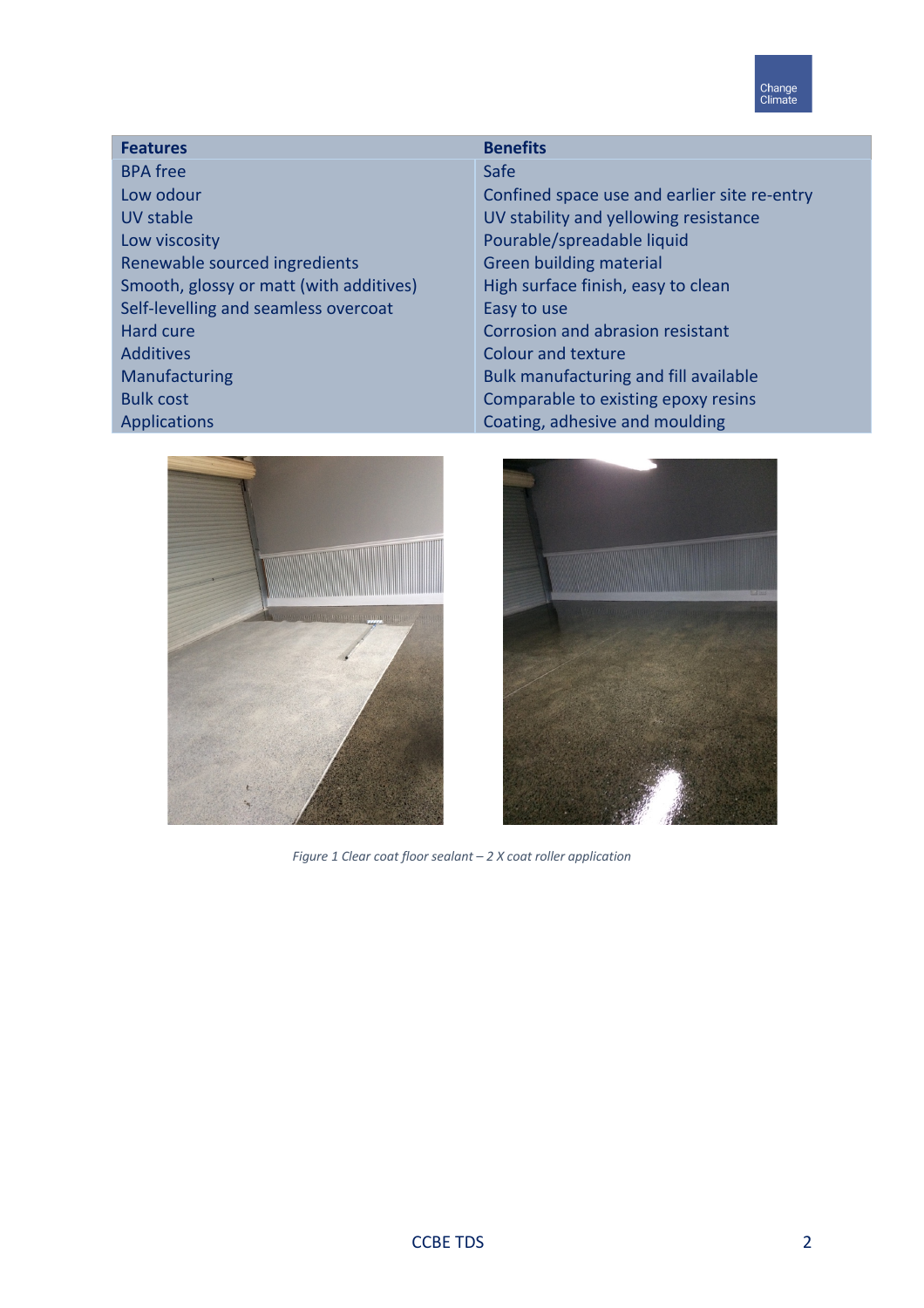

# *Typical Component Properties*

| <b>Property</b>                           | <b>CCBE-1 Part A</b> | <b>CCBE-5 Part A</b> | <b>CCBE - Part B</b> |
|-------------------------------------------|----------------------|----------------------|----------------------|
|                                           |                      |                      |                      |
| Viscosity (cP $\omega$ 25 <sup>o</sup> C) | $750 - 850$ cP       | $6500 - 7500$ cP     | $15 - 20$ cP         |
|                                           |                      |                      |                      |
| Density (kg/L $\omega$ 25 <sup>o</sup> C) | $1.24 - 1.25$ kg/L   | $1.225 - 1.235$ kg/L | $0.92 - 0.95$ kg L   |
|                                           |                      |                      |                      |
| EEW $(g /$ equiv)                         | $145 - 146$ g/eq     | $168 - 170$ g/eq     |                      |
|                                           |                      |                      |                      |
| AHEW (g/eq)                               |                      |                      | $42 - 43$ g/eq       |

# *Typical Mix Properties*

| <b>Mix Properties</b>                               | <b>CCBE-1</b>            | <b>CCBE-5</b>             |
|-----------------------------------------------------|--------------------------|---------------------------|
|                                                     |                          |                           |
| Mix Ratio (by weight)                               | 77.2 Part A: 22.8 Part B | 79.8 Part A: 20.2 Part B  |
|                                                     |                          |                           |
| Mixed Ratio (by volume)                             | 71.5 Part A: 28.5 Part B | 74.8 Part A : 25.2 part B |
|                                                     |                          |                           |
| Mixed Viscosity (cP $\omega$ 25 <sup>o</sup> C)     | $150 - 250$ cP           | $2,300 - 2,450$ cP        |
|                                                     |                          |                           |
| Mixed Density (kg/L $\omega$ 25 <sup>o</sup> C)     | $1.150 - 1.155$ kg /L    | $1.150 - 1.155$ kg /L     |
|                                                     |                          |                           |
| Pot Life (min for $100g \omega 25^{\circ}$ C)       | 70 - 75 min              | $55 - 60$ min             |
|                                                     |                          |                           |
| Tack free time $(1 \text{ mm } @ 25^{\circ}C)$      | 230 - 250 min            | $190 - 210$ min           |
|                                                     |                          |                           |
| Exotherm ( $^{\circ}$ C for 100g @ 25 $^{\circ}$ C) | $>175^{\circ}$ C         | $>175^{\circ}$ C          |
|                                                     |                          |                           |
| Solids content %                                    | 100 %                    | 100 %                     |
|                                                     |                          |                           |
| Non-volatile material (NVM %)                       | 0%                       | 0%                        |
|                                                     |                          |                           |
| Full Cure time (days $@$ 25 <sup>o</sup> C)         | 7 days                   | 7 days                    |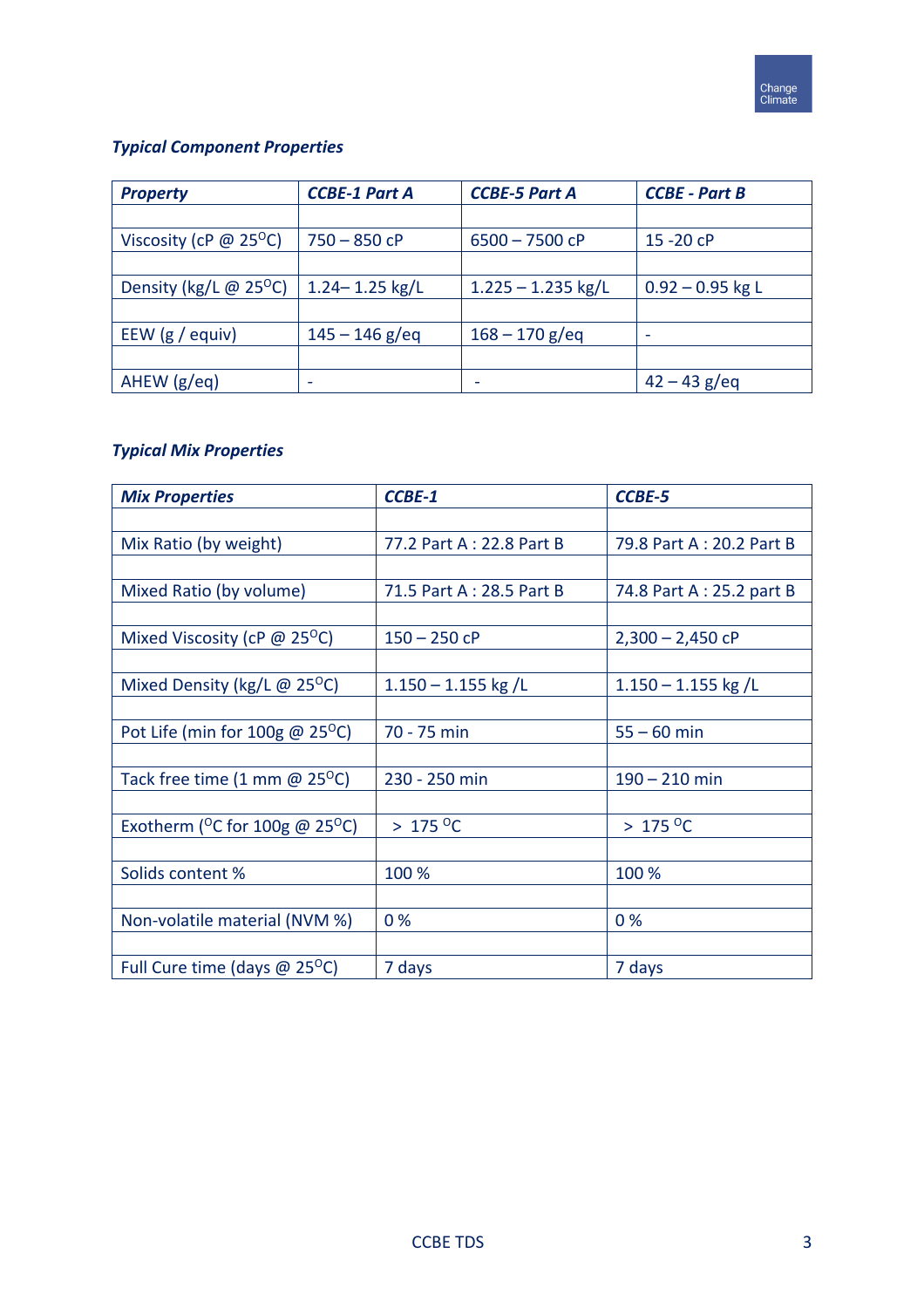# *Typical Exotherm Profile of CCBE*



*Note:* The precise time of exotherm depends on the mass of material cured and the ambient temperature

# *Typical gel time versus mass of CCBE*



*Note:* The precise gel time will also depend on ambient temperature and humidity particularly when cured in thin films

# *Typical Cured Properties*

| <b>Cured Property</b>                                        | <b>CCBE</b>                  |
|--------------------------------------------------------------|------------------------------|
|                                                              |                              |
| Compressive strength - unfilled (MPa)                        | $87 \pm 3$ MPa               |
|                                                              |                              |
| Compressive strength $-$ sand filled (1:1 by vol $-$ MPa)    | 108 ± 4 MPa                  |
|                                                              |                              |
| Glass Transition temperature - unfilled ( $Tg - OC$ approx.) | $65 - 75$ °C                 |
|                                                              |                              |
| Pencil Hardness (ASTM D3353)                                 | 8H to 9H                     |
|                                                              |                              |
| UVA - ASTM G154 (UV / Humidity @ 24 hours)                   | No deterioration             |
|                                                              |                              |
| Mandrel Bend test - ISO 1519 (thin film)                     | No cracking $> 10$ mm        |
|                                                              |                              |
| Flooring Fire test - AS/ISO 9239.1 (2003)                    |                              |
| Critical Heat Flux (CHF) - non directional                   | $7.1 \pm 1.9 \text{ kW/m}^2$ |
| Smoke value - non directional                                | $8 + 3%$                     |
| <b>Melting</b>                                               | Yes                          |
| <b>Blistering</b>                                            | Yes                          |
| Penetration of flame through to substrate                    | Yes                          |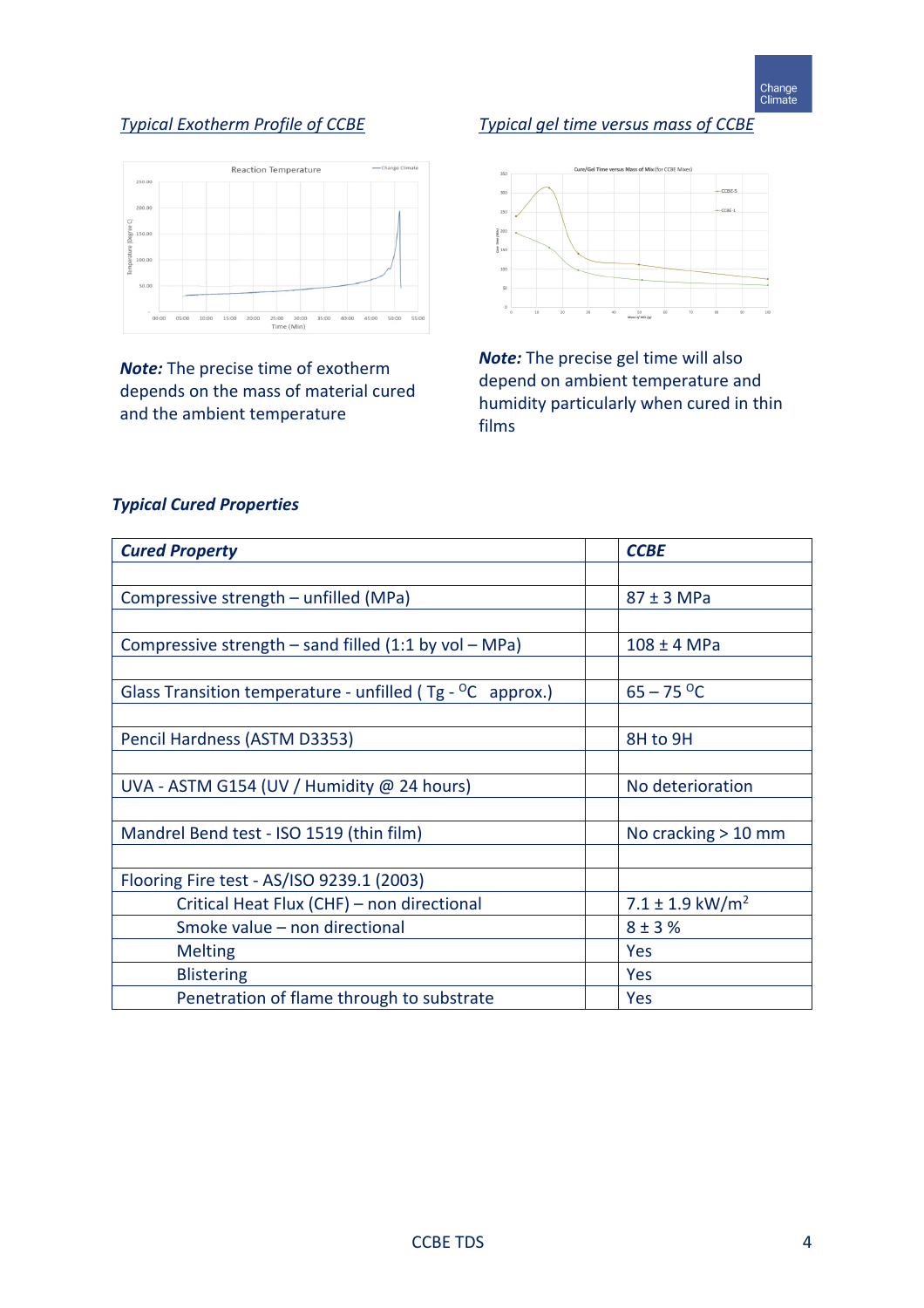

| <b>Thermal Properties</b>    |             | No decomposition at 100°C over three weeks                  |  |
|------------------------------|-------------|-------------------------------------------------------------|--|
|                              |             | (University of South Australia testing).                    |  |
| <b>Electrical Properties</b> |             | Untested                                                    |  |
| <b>Renewable Properties</b>  |             | Primary ingredients from renewable sources.                 |  |
| <b>Chemical Resistance</b>   | <b>Acid</b> | Acids pH < 4 cause weakening of epoxy resins,               |  |
|                              |             | therefore Bio-epoxy resin is not recommended for            |  |
|                              |             | long term exposure to acids.                                |  |
|                              | <b>Base</b> | Independent tests by the University of South                |  |
|                              |             | Australia show very good resistance to alkaline             |  |
|                              |             | environments.                                               |  |
|                              |             | $\triangleright$ Stable in commercial bleach (NaOCl 5%) for |  |
|                              |             | 56 days                                                     |  |
|                              |             | $\triangleright$ Stable in very caustic environments (NaOH) |  |
|                              |             | $12 - 14 M$                                                 |  |
|                              | Oxidiser    | Remained intact for several weeks of constant               |  |
|                              |             | exposure to commercial hydrogen peroxide (4%                |  |
|                              |             | $H2O2$ ), became rubbery in week 8 but retained             |  |
|                              |             | structure (University of South Australia study).            |  |

# *Typical Chemical Resistance Properties*

# *Application*

CCBE is an unfilled, non-formulated Bio-Epoxy resin system, for general purpose Bio-Epoxy resin use. As such CCBE can be used for a wide variety of Bio-Epoxy applications.

CCBE can be used, unfilled as a low viscosity adhesive; or filled with fine powder to convert into a gap filling adhesive paste. It can be used with glass fibre and carbon fibre for reinforced resin systems such as surfboards, snowboards, skis and other sporting goods applications, requiring enormous strength properties. It can be used (as received) for clear or pigmented, floor coating systems; or as a Bio-Epoxy primer; or for low viscosity crack grouting applications in concrete. It can also be filled with graded silica sands to produce self-levelling and trowelable concrete flooring screeds. CCBE can also be used, following appropriate formulation, to produce non-slump concrete repair mortars, coving and renders. There are many other applications, for which CCBE can be used.

It is for this reason that Change Climate cannot provide detailed application information in this document, given the wide breadth of applications, which CCBE can be used. Change Climate therefore recommend that those seeking such high-level, technical and application information contact Change Climate directly for advice. See the Change Climate Technical Support statement at the end of this document.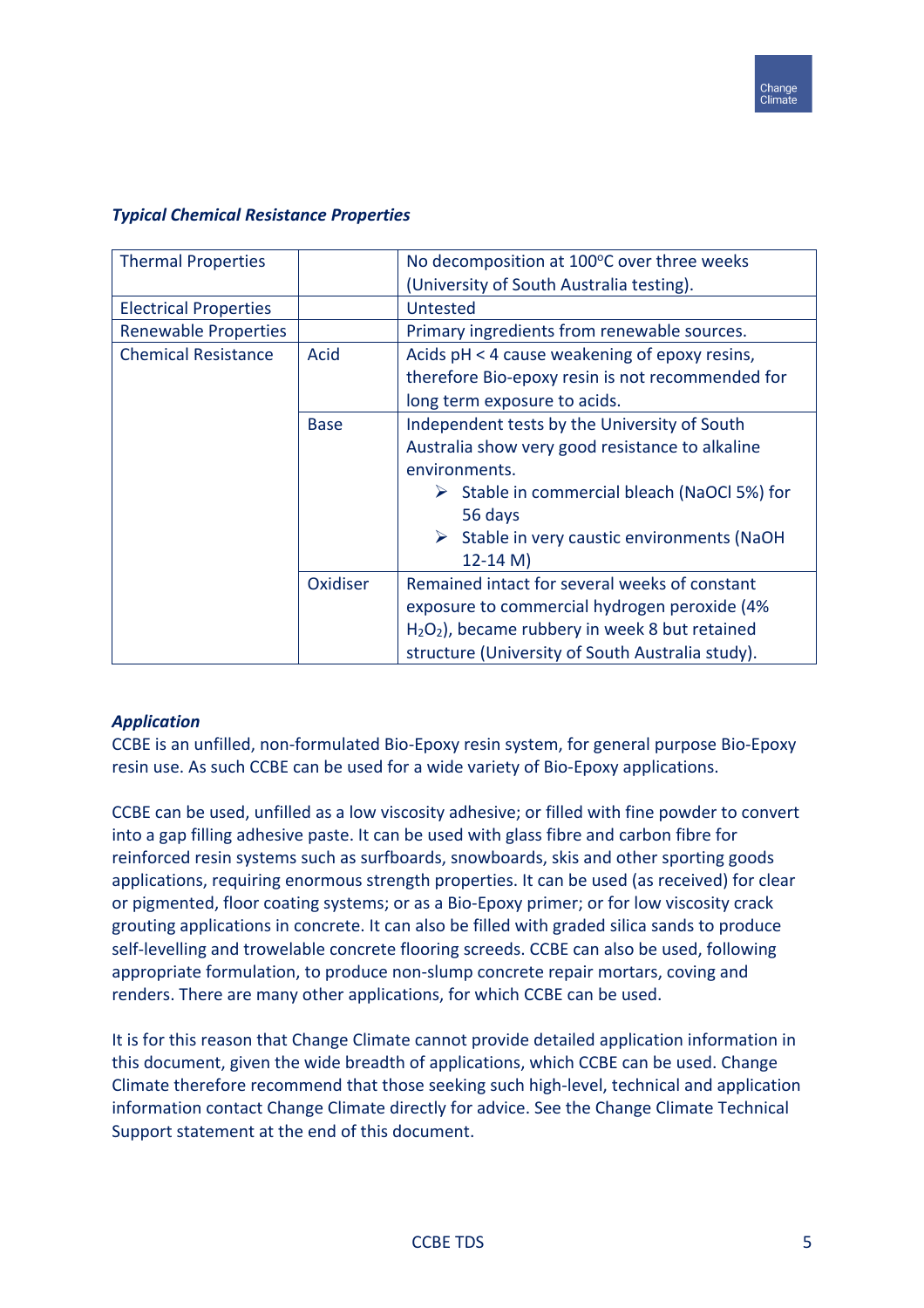

# *Mixing*

It is recommended that the epoxy resin is mixed in a 25L metal container. Pre-measured hardener provided in Part B is added to the contents of Part A and mixed thoroughly using a manual paint mixer or low revolution mechanical mixer for at least 5 minutes scraping all surfaces of the container to ensure compete mixing. Allow the reaction to start before application, usually within 10 minutes depending on ambient temperature.

**Note**: All ingredients must be thoroughly and intimately mixed to achieve maximum hardness. When the Part B hardener is added, it reacts with the Bio-Epoxy resin (Part A). The reaction generates heat so should not be left unattended, during the application and applied well within the usable pot-life of the material. Refer to CCBE-1 and CCBE-5 pot life data provided in this document in relation to projected pot-life and mass of mixed material.

# *General Comments:*

- CCBE-5 has a faster gel time than CCBE-1; but releases less heat energy than CCBE-1
- Slower gel-times result from smaller batches of mixed CCBE material, but smaller batches will also release less heat of reaction.
- Place all the mixed material well before gelation time is reached
- Keep any unused material to a minimum to prevent unexpected heat exotherm
- Place any unused material in aluminum trays and in thin layers  $(< 25$  mm thick)
- Mix only the amount of CCBE material intended to be placed
- Exotherm temperatures can exceed  $175 200^{\circ}$ C for material exceeding 100g
- As a general rule gelation time roughly halves for every  $10^{\circ}$ C rise in mix temperature
- It is unwise to use CCBE if temperature is less than  $10^{\circ}$ C or greater than  $30^{\circ}$ C

# *Cleaning*

Remove from clothes, tools and equipment with methylated spirits, mineral turpentine or acetone before setting. Tacky surfaces can be cleaned with methylated spirits and cured material can only be removed mechanically.

# *Personal Protective Equipment*

- Wear appropriate eyeglasses or chemical safety goggles.
- Wear appropriate gloves to prevent skin exposure.
- Wear appropriate clothing to prevent skin exposure.
- Use approved respirator when necessary.
- Use of an approved Barrier Cream suitable for use with epoxy resins, to reduce the likelihood of contracting dermatitis is also strongly recommended

# *Handling Precautions*

- Refer to Change Climate's Material Safety Data Sheet (MSDS) for handling precautions
- CCBE Part A can absorb up to 8% by weight moisture from the atmosphere. This can greatly accelerate setting times and reduce end-product performance. It is recommended to keep unused Part A material sealed from air when not in use.